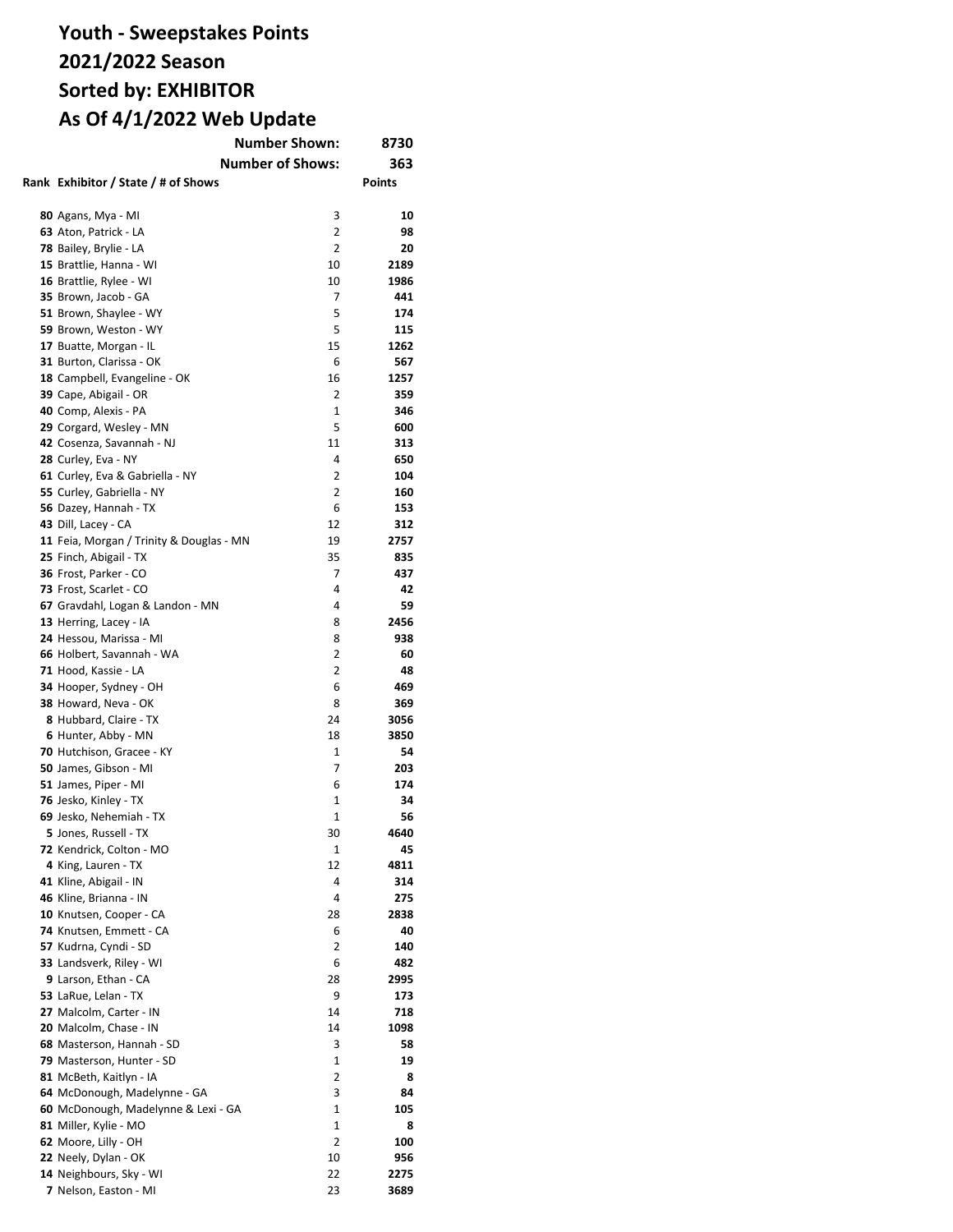|                                     | <b>Number Shown:</b>    | 8730          |
|-------------------------------------|-------------------------|---------------|
|                                     | <b>Number of Shows:</b> | 363           |
| Rank Exhibitor / State / # of Shows |                         | <b>Points</b> |
| 44 Nelson, Kendyl - MI              | $\overline{7}$          | 285           |
| 3 Paulsey, Reisa - CA               | 21                      | 5418          |
| 26 Plaetz, Henry - MN               | 8                       | 828           |
| 12 Plesic, Chloe - PA               | 8                       | 2653          |
| 37 Poore, Shy & Ireland - KY        | $\mathbf{1}$            | 373           |
| 23 Rivers, Katie - NY               | 7                       | 942           |
| 47 Shrader, Leana - IN              | $\overline{2}$          | 252           |
| 58 Siktberg, Nathaniel - IN         | $\overline{2}$          | 124           |
| 74 Slattery, Colton - OH            | 2                       | 40            |
| 64 Stefanic, Adalynn - KY           | 5                       | 84            |
| 45 Stefanic, Brookelynn - KY        | 5                       | 278           |
| 77 Stewart, Amy - OH                | $\mathbf{1}$            | 23            |
| 1 Swartz, Chayleigh - IN            | 26                      | 7734          |
| 30 Tate, Lily - GA                  | 8                       | 572           |
| 48 Terrones, Carmella - WA          | 7                       | 221           |
| 21 Terrones, Francesca - WA         | 8                       | 1096          |
| 19 Veach, Hailey - IA               | 8                       | 1220          |
| 49 Wade, Emilee - WI                | $\overline{7}$          | 218           |
| 32 Walls, Katja - IL                | 16                      | 485           |
| 2 Whitney, Shelby - TX              | 34                      | 7492          |
| 54 Zanger, Will - NE                | 4                       | 165           |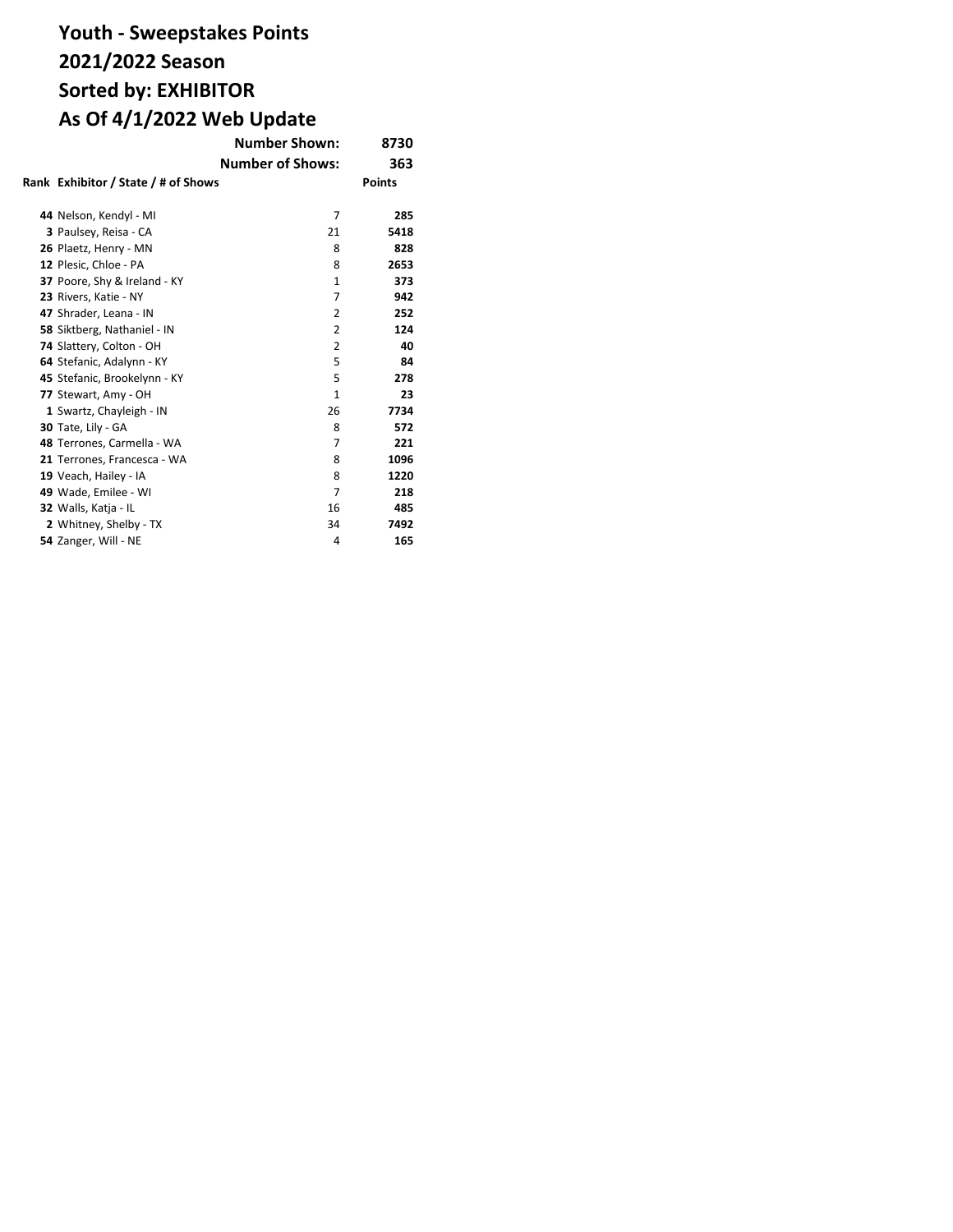|        |                          |          | <b>Number Shown:</b>                                |                | 8730           |
|--------|--------------------------|----------|-----------------------------------------------------|----------------|----------------|
|        |                          |          | <b>Number of Shows:</b>                             |                | 363            |
|        | Rank *Tattoo             |          | Class Exhibitor / State / # of Shows                |                | Points         |
|        |                          |          |                                                     |                |                |
|        | <b>175 KEVIN</b>         | SB       | Aton, Patrick - LA                                  | 1              | 6              |
|        | 69 1BFRI                 | SB       | Brattlie, Hanna - WI                                | $\mathbf{1}$   | 29             |
|        | 141 1BHAR                | SD       | Brattlie, Hanna - WI                                | 1              | 13             |
|        | <b>57 B1MKA</b>          | SD       | Brattlie, Hanna - WI                                | $\mathbf{1}$   | 40             |
|        | <b>79 B1WIN</b>          | SD       | Brattlie, Hanna - WI                                | $\mathbf{1}$   | 25             |
|        | 9 B21RO                  | SB       | Brattlie, Hanna - WI                                | 3              | 140            |
|        | 87 1BGD                  | ВB       | Brattlie, Rylee - WI                                | 1              | 23             |
|        | <b>49 B1MAU</b>          | SD       | Brattlie, Rylee - WI                                | 1              | 45             |
|        | <b>130 B1PIC</b>         | SD       | Brattlie, Rylee - WI                                | 1              | 15             |
|        | 87 GROOT                 | ВB       | Brown, Jacob - GA                                   | 2              | 23             |
|        | 113 SHEBAD               | SD       | Brown, Jacob - GA                                   | 3              | 17             |
|        | 153 DQ40B                | SD       | Brown, Shaylee - WY                                 | 1              | 11             |
| 179 GR |                          | SB       | Brown, Shaylee - WY                                 | $\mathbf{1}$   | 5              |
|        | 153 NL19A                | SB       | Brown, Shaylee - WY                                 | 1              | 11             |
| 182 FI |                          | SD       | Brown, Weston - WY                                  | $\mathbf{1}$   | 3              |
|        | <b>175 RAY</b>           | ВD       | Brown, Weston - WY                                  | 1              | 6              |
|        | 41 APRIL                 | ВD       | Buatte, Morgan - IL                                 | 4              | 53             |
|        | <b>170 ASTER</b>         | BВ       | Buatte, Morgan - IL                                 | 1              | $\overline{ }$ |
|        | 145 BO1R                 | SD       | Buatte, Morgan - IL                                 | $\mathbf{1}$   | 12             |
|        | 181 DROSL                | SB       | Buatte, Morgan - IL                                 | $\mathbf{1}$   | 4              |
|        | 145 HH4                  | ВD       | Buatte, Morgan - IL                                 | $\mathbf{1}$   | 12             |
|        | 113 JSL37                | SB       | Buatte, Morgan - IL                                 | 1              | 17             |
|        | <b>130 ROSE</b>          | SD       | Buatte, Morgan - IL                                 | $\mathbf{1}$   | 15             |
|        | 57 2P116                 | SD       | Campbell, Evangeline - OK                           | 3<br>4         | 40<br>59       |
|        | 30 P102<br>130 P104      | SD<br>SD | Campbell, Evangeline - OK                           | 1              | 15             |
|        | 105 PPRORY               | ВD       | Campbell, Evangeline - OK<br>Cosenza, Savannah - NJ | 3              | 19             |
|        | 145 SML77                | SB       | Cosenza, Savannah - NJ                              | $\mathbf{1}$   | 12             |
|        | <b>113 FYCP</b>          | ВB       | Curley, Eva - NY                                    | $\mathbf{1}$   | 17             |
|        | 113 PPSLATE              | SB       | Curley, Eva - NY                                    | 1              | 17             |
|        | 157 PPMAGNOLIA           | ВD       | Curley, Eva & Gabriella - NY                        | $\mathbf{1}$   | 10             |
|        | 163 PPROB                | ВB       | Curley, Eva & Gabriella - NY                        | $\mathbf{1}$   | 9              |
|        | <b>66 PPROXY</b>         | ВD       | Curley, Eva & Gabriella - NY                        | 2              | 31             |
|        | 98 PPSLATE               | SB       | Curley, Eva & Gabriella - NY                        | 1              | 20             |
|        | 157 PPROXY               | ВD       | Curley, Gabriella - NY                              | 1              | 10             |
|        | 49 CASE                  | SB       | Feia, Morgan / Trinity & Douglas - MN               | 1              | 45             |
|        | 14 FFTOOTSIE             | ВD       | Feia, Morgan / Trinity & Douglas - MN               | 5              | 116            |
|        | 157 BBPIEFACE            | ВD       | Finch, Abigail - TX                                 | 1              | 10             |
|        | 184 BBRAINY              | ВD       | Finch, Abigail - TX                                 | 1              | 2              |
|        | 105 2649JS               | SD       | Frost, Parker - CO                                  | 4              | 19             |
|        | <b>170 COR</b>           | SD       | Frost, Parker - CO                                  | 1              | 7              |
|        | <b>153 GML5</b>          | ВD       | Frost, Parker - CO                                  | 2              | 11             |
|        | 79 JS2569                | BВ       | Frost, Parker - CO                                  | $\overline{7}$ | 25             |
| 141 E2 |                          | SB       | Herring, Lacey - IA                                 | $\mathbf 1$    | 13             |
|        | 52 ELLIE                 | SD       | Herring, Lacey - IA                                 | 1              | 44             |
|        | 95 GORDON                | SB       | Herring, Lacey - IA                                 | $\mathbf{1}$   | 21             |
|        | 30 LARRY                 | SD       | Herring, Lacey - IA                                 | $\mathbf{1}$   | 59             |
|        | 21 PEGGY                 | ВD       | Herring, Lacey - IA                                 | 3              | 90             |
|        | 44 PK05                  | BВ       | Herring, Lacey - IA                                 | $\overline{2}$ | 50             |
|        | 130 6MH                  | SD       | Hessou, Marissa - MI                                | $\mathbf{1}$   | 15             |
|        | 5 BETTYMH                | BD       | Hessou, Marissa - MI                                | $\mathbf{1}$   | 153            |
|        | <b>29 LICKETYSPLITMH</b> | ВB       | Hessou, Marissa - MI                                | $\overline{2}$ | 68             |
|        | 113 H167                 | SB       | Hooper, Sydney - OH                                 | 1              | 17             |
|        | 55 H187                  | BВ       | Hooper, Sydney - OH                                 | $\mathbf{1}$   | 41             |
|        | 113 H <sub>203</sub>     | SB       | Hooper, Sydney - OH                                 | 1              | 17             |
|        | 64 JS2646                | BВ       | Howard, Neva - OK                                   | 2              | 32             |
|        | 163 JS4626               | BВ       | Howard, Neva - OK                                   | 1              | 9              |
|        | 23 BBKALONA              | SD       | Hubbard, Claire - TX                                | 1              | 79             |
|        | 90 BBSHEERAN             | BВ       | Hubbard, Claire - TX                                | 1              | 22             |
|        | 84 CBMM                  | ВD       | Hubbard, Claire - TX                                | 1              | 24             |
|        | 48 20A7                  | SD       | Hunter, Abby - MN                                   | 1              | 46             |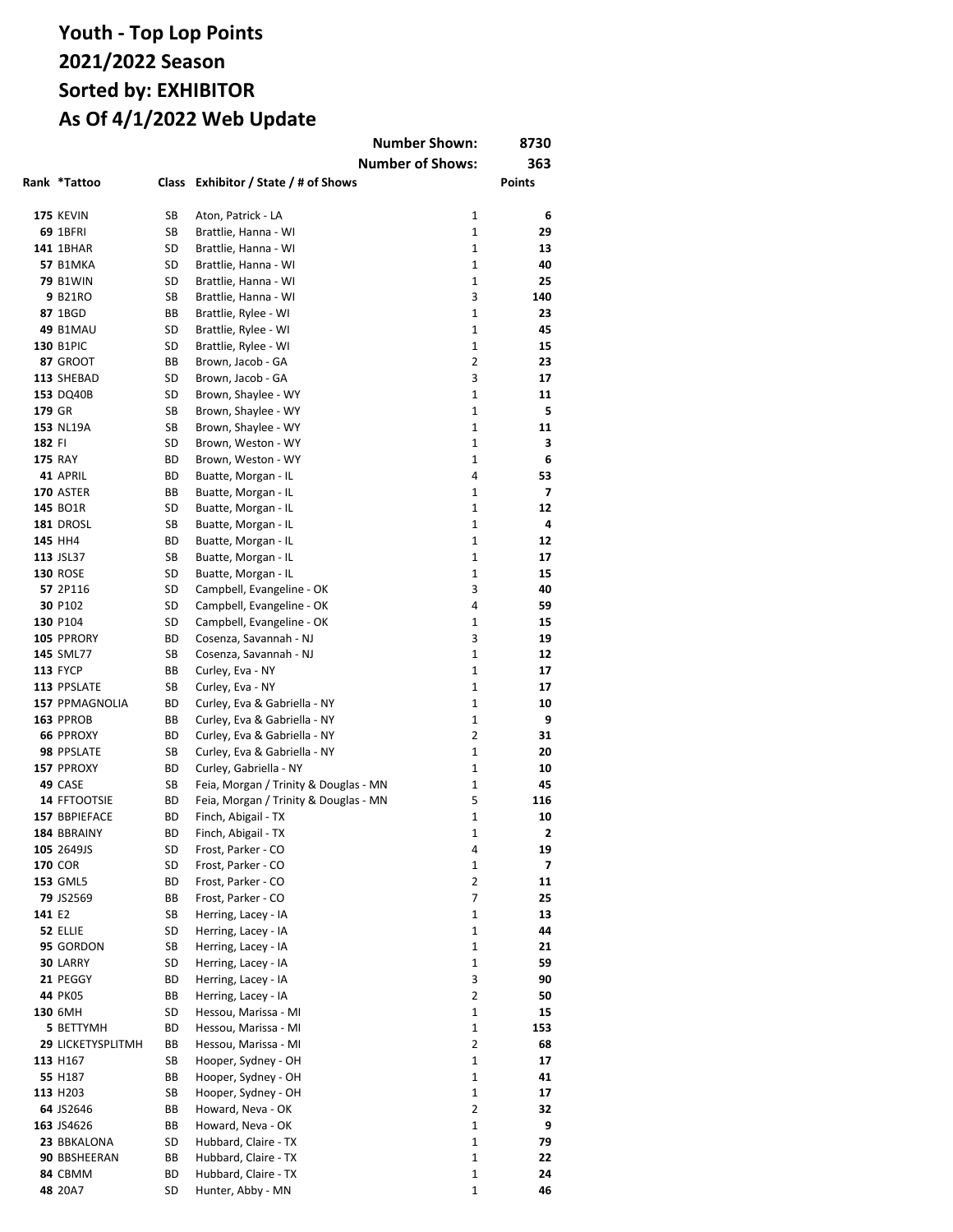|                                |          |                                              | <b>Number Shown:</b>         | 8730      |
|--------------------------------|----------|----------------------------------------------|------------------------------|-----------|
|                                |          |                                              | <b>Number of Shows:</b>      | 363       |
| Rank *Tattoo                   | Class    | Exhibitor / State / # of Shows               |                              | Points    |
|                                |          |                                              |                              |           |
| 111 21A2                       | ВB       | Hunter, Abby - MN                            | 1                            | 18        |
| 137 2CSB20                     | ВB       | Hunter, Abby - MN                            | $\mathbf{1}$                 | 14        |
| 1 R001                         | ВB       | Hunter, Abby - MN                            | 5                            | 194       |
| 16 RILEY                       | SD       | Hunter, Abby - MN                            | 3                            | 113       |
| 95 BBSALEM                     | ВB       | Jones, Russell - TX                          | $\mathbf{1}$                 | 21        |
| <b>75 BBSATURN</b>             | SB       | Jones, Russell - TX                          | $\overline{2}$               | 26        |
| 98 BBSKIPJACK                  | SB       | Jones, Russell - TX                          | 1                            | 20        |
| 130 SE22<br>12 SM11            | SD<br>SB | Jones, Russell - TX<br>Jones, Russell - TX   | 1<br>3                       | 15<br>120 |
| 28 SM13                        | ВD       | Jones, Russell - TX                          | $\overline{2}$               | 69        |
| <b>72 SSP04</b>                | ВD       | Jones, Russell - TX                          | 2                            | 28        |
| 26 JS2432                      | SB       | King, Lauren - TX                            | 1                            | 70        |
| 122 MBJ84                      | SB       | King, Lauren - TX                            | $\mathbf{1}$                 | 16        |
| 6 MBJ9B1                       | SD       | King, Lauren - TX                            | 3                            | 151       |
| <b>32 MBJ9B4</b>               | SB       | King, Lauren - TX                            | $\mathbf{1}$                 | 58        |
| 20 MBJCB2                      | ВB       | King, Lauren - TX                            | 2                            | 96        |
| 47 MBJCM1                      | SB       | King, Lauren - TX                            | $\mathbf{1}$                 | 47        |
| 10 MBJIB5                      | SD       | King, Lauren - TX                            | 3                            | 139       |
| 175 PS27                       | SB       | Kline, Abigail - IN                          | $\mathbf{1}$                 | 6         |
| 141 PS32                       | SD       | Kline, Abigail - IN                          | $\mathbf{1}$                 | 13        |
| 113 PS55                       | SB       | Kline, Abigail - IN                          | $\overline{2}$               | 17        |
| 130 PS59                       | ВD       | Kline, Brianna - IN                          | $\mathbf{1}$                 | 15        |
| 44 CK421BO                     | ВD       | Knutsen, Cooper - CA                         | $\mathbf{1}$                 | 50        |
| <b>67 CK421S</b>               | ВB       | Knutsen, Cooper - CA                         | $\mathbf{1}$                 | 30        |
| <b>90 CKWICKET</b>             | SD       | Knutsen, Cooper - CA                         | $\mathbf{1}$                 | 22        |
| 157 COBRA                      | ВD       | Larson, Ethan - CA                           | $\mathbf{1}$                 | 10        |
| 90 TB MANKEY                   | ВB       | Larson, Ethan - CA                           | $\mathbf{1}$                 | 22        |
| 87 TB RICKIE                   | ВB       | Larson, Ethan - CA                           | $\mathbf{1}$<br>$\mathbf{1}$ | 23        |
| 122 WM CHINOOK<br>3 WM GENERAL | ВD<br>ВB | Larson, Ethan - CA<br>Larson, Ethan - CA     | 7                            | 16<br>172 |
| 69 WM GUNNY                    | SD       | Larson, Ethan - CA                           | $\mathbf{1}$                 | 29        |
| 49 CCWWL2                      | SD       | Malcolm, Carter - IN                         | $\overline{2}$               | 45        |
| 167 MAGGIE                     | ВD       | Malcolm, Carter - IN                         | 1                            | 8         |
| <b>137 CCRNN3</b>              | SB       | Malcolm, Chase - IN                          | 1                            | 14        |
| 122 CCSUNFLOWER                | SD       | Malcolm, Chase - IN                          | 1                            | 16        |
| 145 HA185                      | SB       | Malcolm, Chase - IN                          | 1                            | 12        |
| 137 TCO33                      | ВB       | Malcolm, Chase - IN                          | 1                            | 14        |
| <b>145 CHEX</b>                | SB       | McDonough, Madelynne - GA                    | 1                            | 12        |
| 113 BBWRIGLEY                  | BВ       | Moore, Lilly - OH                            | 2                            | 17        |
| 170 MATILDA                    | ВD       | Neely, Dylan - OK                            | 1                            | 7         |
| 13 SAPPH                       | BВ       | Neely, Dylan - OK                            | 6                            | 119       |
| <b>67 TOAD</b>                 | SB       | Neely, Dylan - OK                            | 2                            | 30        |
| 122 VERRUCA                    | ВD       | Neely, Dylan - OK                            | 1                            | 16        |
| 98 650                         | SD       | Neighbours, Sky - WI                         | $\overline{2}$               | 20        |
| <b>179 ANNA</b>                | SD       | Neighbours, Sky - WI                         | 1                            | 5         |
| <b>25 ESM</b>                  | SD       | Neighbours, Sky - WI                         | 6                            | 71        |
| 15 FYBAE                       | BВ       | Neighbours, Sky - WI                         | 6                            | 114       |
| 57 MDCAS<br>84 MDVIN           | ВB<br>BВ | Neighbours, Sky - WI<br>Neighbours, Sky - WI | 1<br>1                       | 40<br>24  |
| <b>122 VK5</b>                 | SB       | Neighbours, Sky - WI                         | 2                            | 16        |
| 64 AKKV1                       | SB       | Nelson, Easton - MI                          | $\mathbf{1}$                 | 32        |
| <b>60 BBVULKO</b>              | SB       | Nelson, Easton - MI                          | $\mathbf{1}$                 | 36        |
| 167 CMROGUE                    | BВ       | Nelson, Easton - MI                          | 1                            | 8         |
| 170 DFT3                       | ВD       | Nelson, Easton - MI                          | $\mathbf{1}$                 | 7         |
| <b>105 GASE4</b>               | SD       | Nelson, Easton - MI                          | 1                            | 19        |
| <b>32 VCW7</b>                 | BВ       | Nelson, Easton - MI                          | 2                            | 58        |
| 137 VD2                        | SB       | Nelson, Easton - MI                          | 1                            | 14        |
| 53 VE1                         | ВD       | Nelson, Easton - MI                          | 2                            | 42        |
| 84 VE5                         | SB       | Nelson, Easton - MI                          | $\mathbf 1$                  | 24        |
| 122 VS2                        | SD       | Nelson, Easton - MI                          | 1                            | 16        |
| 145 DFT3                       | ВD       | Nelson, Kendyl - MI                          | 3                            | 12        |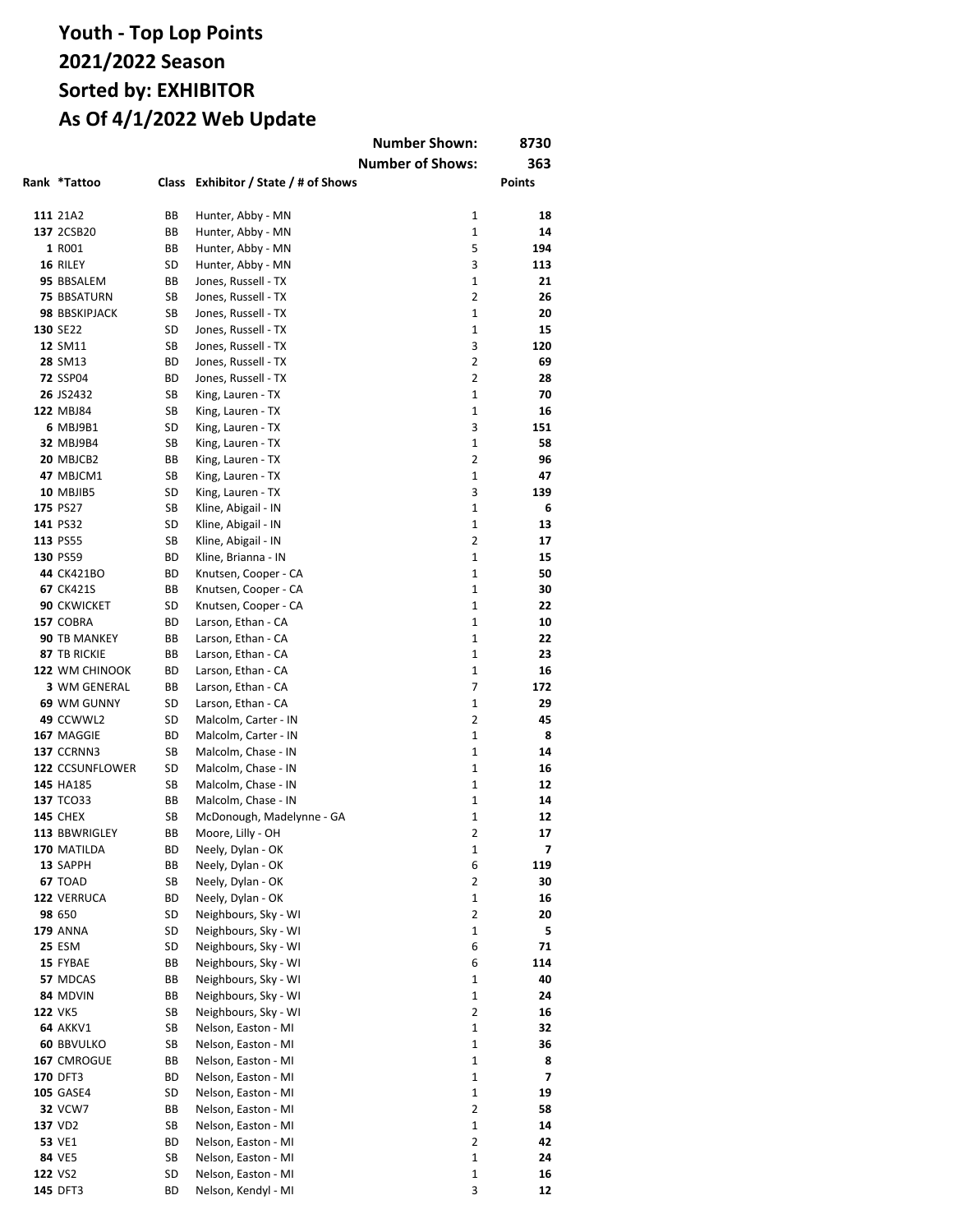|        |                                    |          |                                              | <b>Number Shown:</b>    | 8730      |
|--------|------------------------------------|----------|----------------------------------------------|-------------------------|-----------|
|        |                                    |          |                                              | <b>Number of Shows:</b> | 363       |
|        | Rank *Tattoo                       | Class    | Exhibitor / State / # of Shows               |                         | Points    |
|        |                                    |          |                                              |                         |           |
|        | <b>32 VCW7</b>                     | BВ       | Nelson, Kendyl - MI                          | $\overline{2}$          | 58        |
|        | 24 LV1001                          | SD       | Paulsey, Reisa - CA                          | 2                       | 77        |
|        | 26 LVVULTURE                       | SB       | Paulsey, Reisa - CA                          | 2                       | 70        |
|        | 90 RRAUG                           | ВD       | Paulsey, Reisa - CA                          | $\mathbf{1}$            | 22        |
|        | 79 RRBEN                           | SB       | Paulsey, Reisa - CA                          | $\mathbf{1}$            | 25        |
|        | <b>36 RRDUMBO</b>                  | ВB       | Paulsey, Reisa - CA                          | 1                       | 57        |
|        | 44 RRGEORGE                        | ВB       | Paulsey, Reisa - CA                          | $\mathbf{1}$            | 50        |
|        | 37 RRNEO                           | ВB       | Paulsey, Reisa - CA                          | $\mathbf{1}$            | 56        |
|        | <b>72 RRNIGHTMARE</b>              | SD       | Paulsey, Reisa - CA                          | $\mathbf{1}$            | 28        |
|        | 8 RRNOV                            | SD       | Paulsey, Reisa - CA                          | 4                       | 148       |
| 98 A1  |                                    | SB       | Plaetz, Henry - MN                           | $\mathbf{1}$            | 20        |
|        | 98 CP413                           | ВB       | Plesic, Chloe - PA                           | $\mathbf{1}$            | 20        |
|        | 19 CP507                           | ВD<br>SB | Plesic, Chloe - PA                           | 3<br>1                  | 108<br>17 |
|        | 113 CP576<br>105 CP619             | ВB       | Plesic, Chloe - PA<br>Plesic, Chloe - PA     | $\mathbf{1}$            | 19        |
|        | 122 LH21                           | SB       | Rivers, Katie - NY                           | $\mathbf{1}$            | 16        |
|        | <b>39 BREE</b>                     | SD       | Shrader, Leana - IN                          | $\overline{2}$          | 54        |
|        | 157 BROWNIE                        | ВB       | Shrader, Leana - IN                          | $\mathbf{1}$            | 10        |
| 145 A1 |                                    | ВB       | Siktberg, Nathaniel - IN                     | $\mathbf{1}$            | 12        |
|        | 157 JS2568                         | BВ       | Slattery, Colton - OH                        | 1                       | 10        |
|        | <b>74 COL3</b>                     | ВD       | Stefanic, Brookelynn - KY                    | 2                       | 27        |
|        | 175 COLFAR                         | ВD       | Stefanic, Brookelynn - KY                    | 1                       | 6         |
|        | 167 HL1                            | SB       | Stefanic, Brookelynn - KY                    | 3                       | 8         |
|        | 170 HL2                            | SD       | Stefanic, Brookelynn - KY                    | $\mathbf 1$             | 7         |
|        | 98 2475JS                          | SD       | Swartz, Chayleigh - IN                       | 1                       | 20        |
|        | 79 2552JS                          | SD       | Swartz, Chayleigh - IN                       | $\mathbf{1}$            | 25        |
|        | 16 JS2530                          | BВ       | Swartz, Chayleigh - IN                       | 11                      | 113       |
|        | 111 JSMACHO                        | SB       | Swartz, Chayleigh - IN                       | $\mathbf{1}$            | 18        |
|        | 37 TC033                           | ВB       | Swartz, Chayleigh - IN                       | $\overline{2}$          | 56        |
|        | <b>60 TC035</b>                    | SB       | Swartz, Chayleigh - IN                       | $\mathbf{1}$            | 36        |
|        | 11 TC039                           | SB       | Swartz, Chayleigh - IN                       | 4                       | 126       |
|        | 2 TC130                            | SD       | Swartz, Chayleigh - IN                       | 11                      | 189       |
|        | 18 TC140                           | ВD       | Swartz, Chayleigh - IN                       | 5                       | 109       |
|        | 32 TC141                           | BВ       | Swartz, Chayleigh - IN                       | 2                       | 58        |
|        | <b>79 TC148</b>                    | SD       | Swartz, Chayleigh - IN                       | $\mathbf{1}$            | 25        |
|        | 105 TC162                          | ВD       | Swartz, Chayleigh - IN                       | $\mathbf{1}$            | 19        |
|        | 55 1602                            | SD       | Tate, Lily - GA                              | 4                       | 41        |
|        | 98 GT                              | SD       | Tate, Lily - GA                              | 2                       | 20        |
|        | 182 SB06                           | ВB       | Tate, Lily - GA                              | 1                       | 3         |
|        | 62 TF06                            | BВ       | Tate, Lily - GA                              | 3                       | 34        |
|        | <b>75 L3LR1</b>                    | BВ       | Terrones, Carmella - WA                      | 2                       | 26        |
|        | 145 L3BSHS1                        | ВD       | Terrones, Francesca - WA                     | 1                       | 12        |
|        | <b>75 L3DHS1</b>                   | SD       | Terrones, Francesca - WA                     | 2                       | 26        |
|        | 141 L3DS2                          | bd       | Terrones, Francesca - WA                     | 1                       | 13        |
|        | 90 L3MT1                           | SB       | Terrones, Francesca - WA                     | 1                       | 22        |
|        | <b>122 BEN</b>                     | ВB       | Veach, Hailey - IA                           | 1                       | 16        |
|        | 105 BOA                            | ВD       | Veach, Hailey - IA                           | $\overline{2}$          | 19        |
|        | 53 HV77                            | SB       | Veach, Hailey - IA                           | 3                       | 42        |
| 184 TC |                                    | SD       | Walls, Katja - IL                            | 1                       | 2         |
|        | <b>163 TV2KY</b>                   | ВD       | Walls, Katja - IL                            | 1                       | 9         |
|        | 39 MILLY                           | SD       | Whitney, Shelby - TX                         | 3                       | 54        |
|        | 63 SAMSON                          | BВ       | Whitney, Shelby - TX                         | 1                       | 33        |
|        | 4 SRW07                            | BВ       | Whitney, Shelby - TX                         | 4<br>1                  | 154       |
|        | <b>75 SRW32</b><br><b>22 SRW33</b> | ВD<br>ВD | Whitney, Shelby - TX<br>Whitney, Shelby - TX | $\overline{2}$          | 26<br>81  |
|        | <b>7 SRW34</b>                     | ВD       | Whitney, Shelby - TX                         | 3                       | 150       |
|        | <b>95 SRW38</b>                    | SD       | Whitney, Shelby - TX                         | 1                       | 21        |
|        | <b>43</b> SRWSW1                   | BВ       | Whitney, Shelby - TX                         | 1                       | 51        |
|        | <b>163 SRWSW1</b>                  | BВ       | Whitney, Shelby - TX                         | $\mathbf 1$             | 9         |
|        | 41 SRWSW3                          | SB       | Whitney, Shelby - TX                         | 2                       | 53        |
|        | 69 SRWSW6                          | ВD       | Whitney, Shelby - TX                         | 1                       | 29        |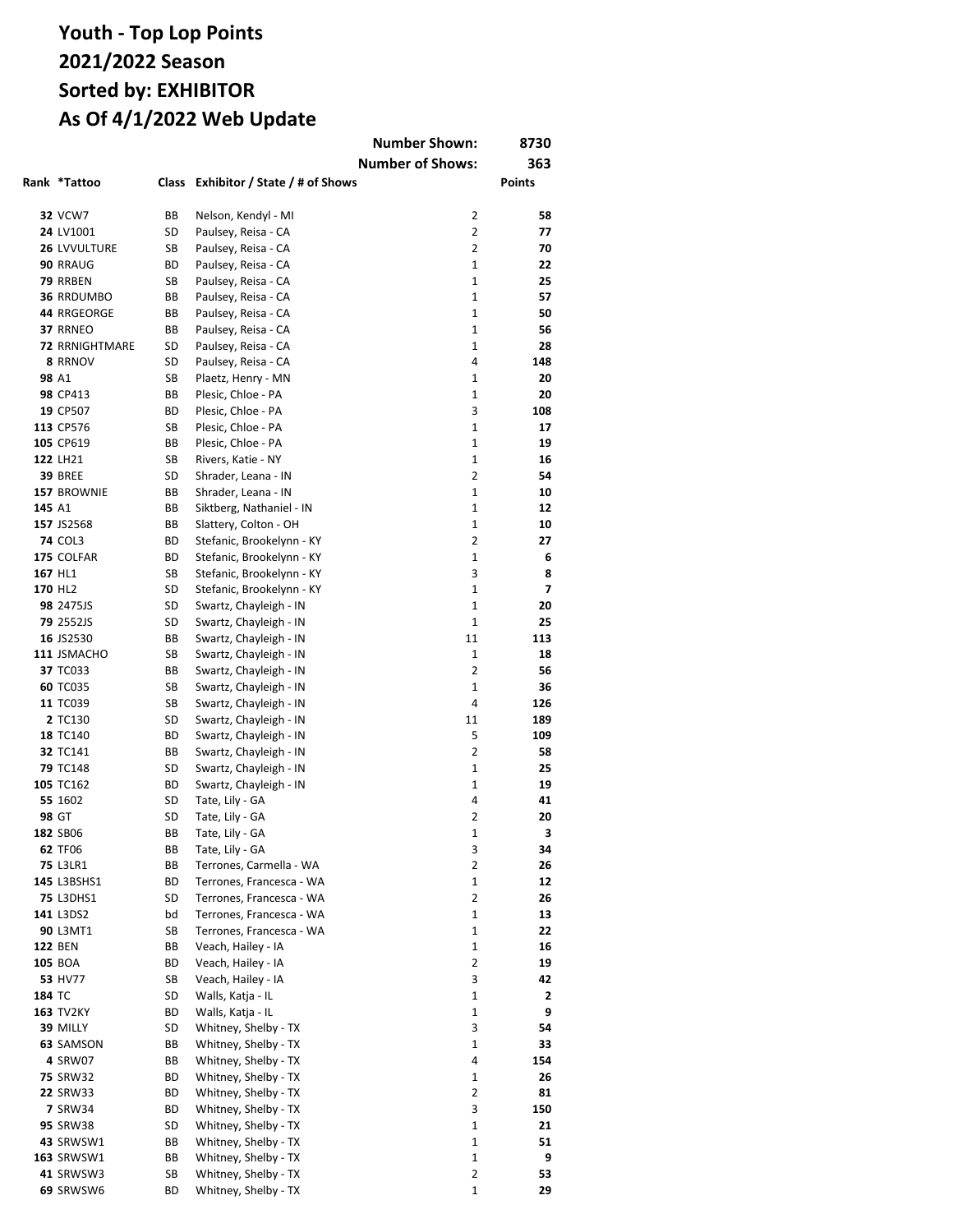|  |                          |          | <b>Number Shown:</b><br><b>Number of Shows:</b> |  | 8730<br>363   |
|--|--------------------------|----------|-------------------------------------------------|--|---------------|
|  | Rank *Tattoo             |          | Class Exhibitor / State / # of Shows            |  | <b>Points</b> |
|  | 153 TRICK<br>130 WEASLEY | SB<br>SВ | Whitney, Shelby - TX<br>Zanger, Will - NE       |  | 11<br>15      |